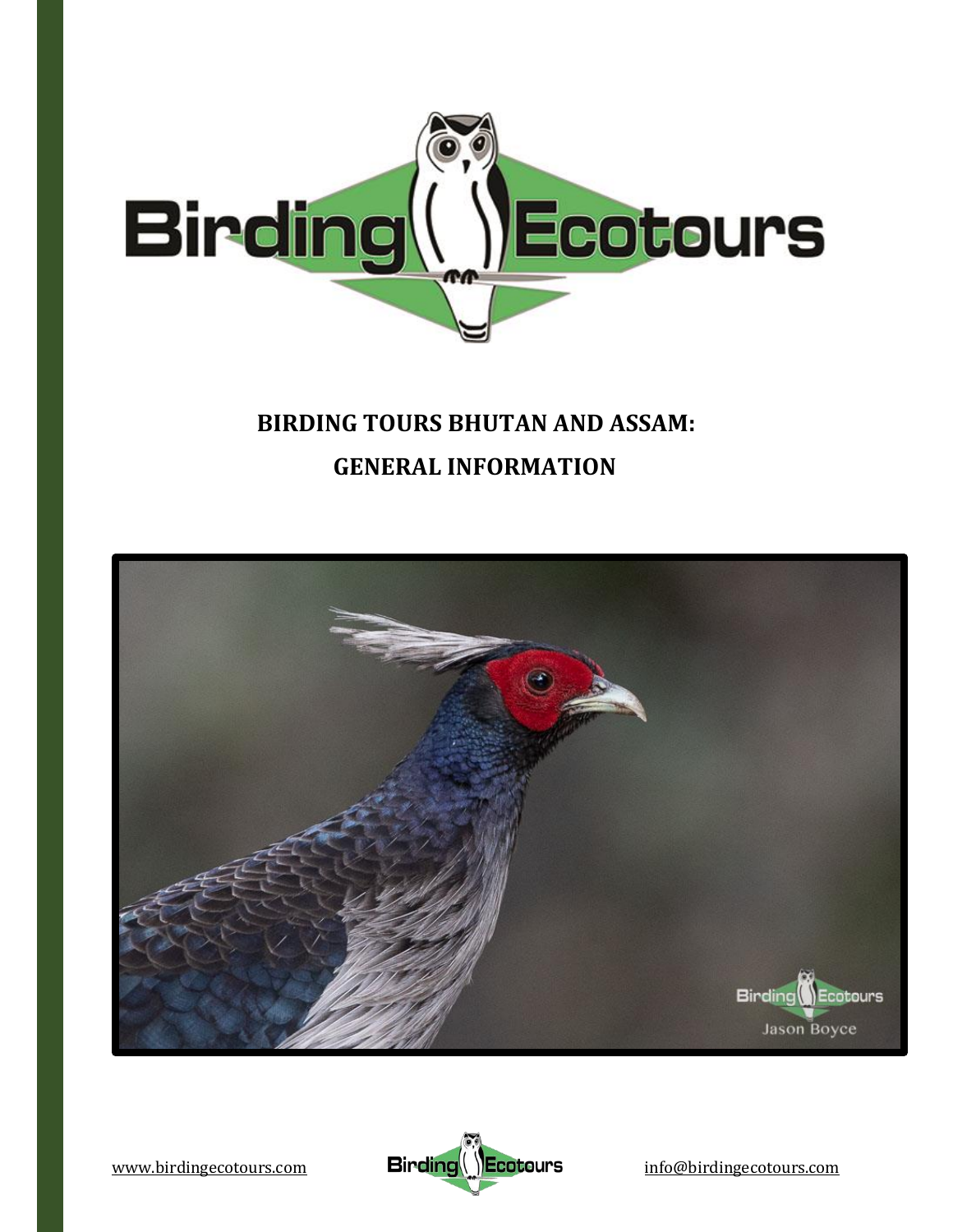## **Preparing for Bhutan and Assam: what to expect**

(in autumn/fall/early winter, i.e. November and in early spring, i.e. March/April)

**We can arrange your Bhutan visa, but you will need an Indian visa for the March/April tour, which ends in Guwahati, India, even if you are not joining our Assam tour (e-visas are easy to arrange). The Bhutanese government requires clear, color copies of the main page of your passport, so please send us a photo or scan of it after booking a Bhutan tour with us – THANKS!**

Bhutan, known as the Land of the Thunder Dragon, is an idyllic Himalayan kingdom. Our November tour means traveling in early winter in the Himalayas, so it can be rather cold. On our March/April tour you can actually expect similar temperatures, especially near the start of the trip, as this is effectively late winter/early spring weather. Expect night time temperatures in some of the higher-altitude locations to be freezing or possibly sub-zero. So make sure you bring enough warm clothes, including lots of layers and thermal underwear for some nights/days, fleeces, and windbreakers. Warm layers for sleeping at night might also be necessary, as the accommodations may not be heated. We also ascend to around 4000 meters (over 12000 feet) above sea level on at least one day to search for Himalayan Monal, Snow Pigeon, and other specials. The scenery up there is mind-boggling. But yes, it can be cold. However, layers are important, as you may also experience warm to hot weather at times, so you may need t-shirts etc.

Being more specific about the temperatures to be expected on these tours, in November and March temperatures during much of the itineraries can certainly reach freezing or below (sometimes with a major wind-chill factor), but they are arguably more often around 7 **°**Celsius (44.6 **°**Fahrenheit) at night and around 16 **°**C (61 **°**F) maximum in the middle of the day – and about 6 **°**C (43 **°**F) more than this in the "subtropical" parts, e.g. Punakha, Zhemgang and Mongar.

Once we enter India at the end of many of these trips it gets hot, hence the need for layers (so that some of them can be removed!).

On our Bhutan tours we have some nights of camping, but all sleeping bags etc. will be provided.

Please note that Bhutan is a tiny country with only one main road from east to west. Road works have plagued this road for some time, so expect delays; one has to approach it philosophically and not get impatient if the going is slow at times. The road is windy, so if you have problems with motion sickness precautions are recommended. Some areas (e.g. Trongsa) have also been affected by construction of hydropower plants etc. Camping helps us to get away from the roadworks and other construction. But often we do a lot of our birding from the roadside. Sometimes we opt to hike along trails as well.

Accommodation in Bhutan and India can be rather basic, so please do not expect luxury. Bhutan is one of the last countries to open its doors to Western tourists. This is good overall, but it also means you can't always expect it to have western facilities.

For health information see<http://wwwnc.cdc.gov/travel/destinations/traveler/none/bhutan> and [http://wwwnc.cdc.gov/travel/destinations/traveler/none/india/.](http://wwwnc.cdc.gov/travel/destinations/traveler/none/india/) So-called Delhi-belly can be a